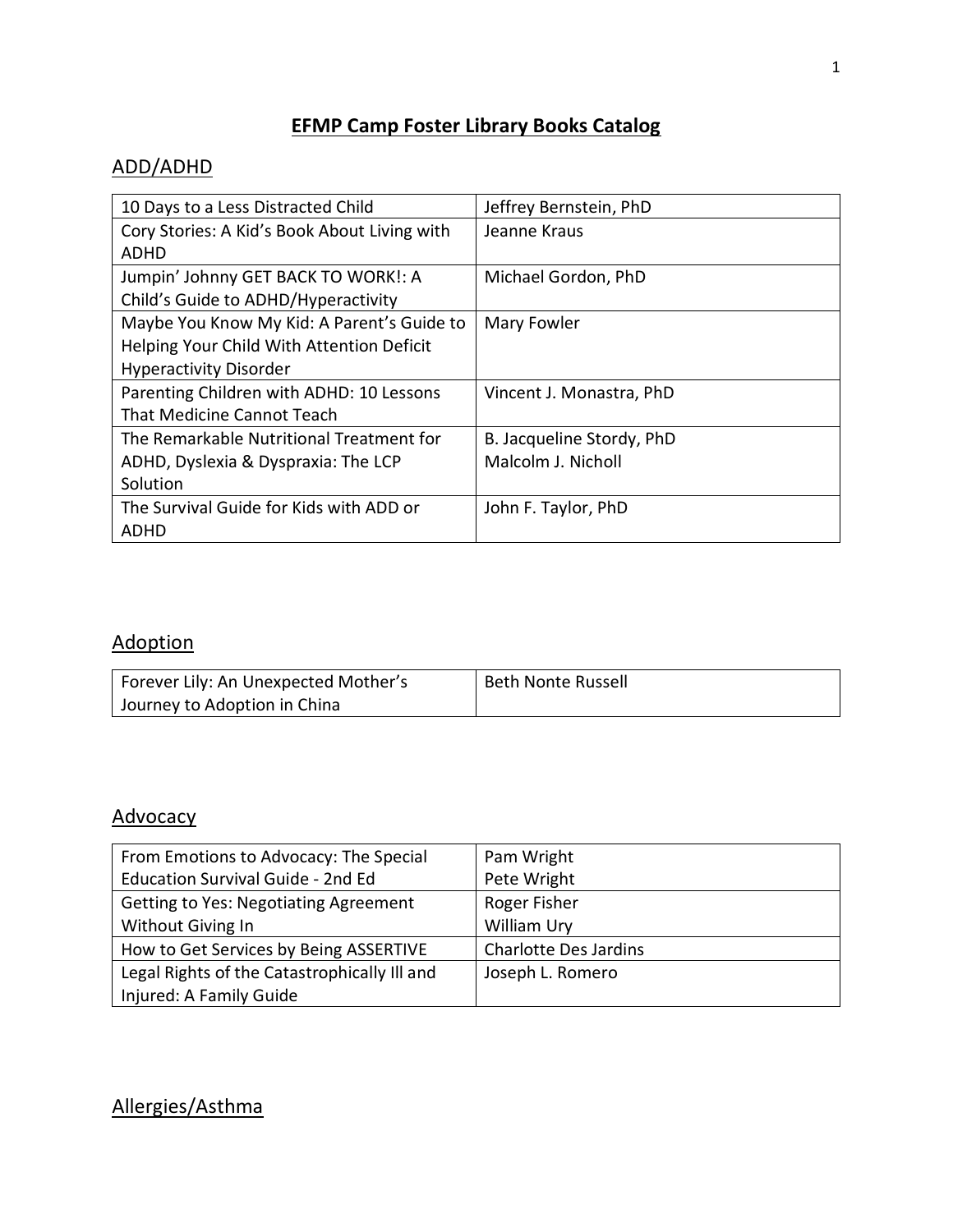| The Asthma and Allergy Action Plan for Kids: | Allen J. Dozer, MD       |
|----------------------------------------------|--------------------------|
| A Complete Program to Help Your Child Live a | Kate Kelly               |
| <b>Full and Active Life</b>                  |                          |
| The Harvard Medical School Guide to Taking   | Christopher H. Fanta, MD |
| Control of Asthma: A Comprehensive           | Lynda M. Cristiano, MD   |
| Prevention and Treatment Plan for You and    | Kenan Haver, MD          |
| Your Family                                  | Nancy Waring, PhD        |
| I'm Tougher Than Asthma!                     | Alden R. Carter          |
|                                              | Siri M. Carter           |
| One Minute Asthma: What You Need to          | Thomas F. Plaut, MD      |
| Know                                         |                          |

## Assistive Technology

| Computer Resources for People with         | Stephen Hawking |
|--------------------------------------------|-----------------|
| Disabilities: A Guide to Exploring Today's |                 |
| Assistive Technology                       |                 |

## Autism/Asperger's Syndrome

| 1001 Great Ideas for Teaching & Raising       | Ellen Notbohm            |
|-----------------------------------------------|--------------------------|
| Children with Autism Spectrum Disorders       | Veronica Zysk            |
| A Treasure Chest of Behavioral Strategies for | Beth Fouse, PhD          |
| Individuals with Autism                       | Maria Wheeler, MED       |
| Acting Antics: A Theatrical Approach to       | Cindy B. Schneider       |
| Teaching Social Understanding to Kids and     |                          |
| Teens with Asperger Syndrome                  |                          |
| Activity Schedules for Children with Autism:  | Lynn E. McClannahan, PhD |
| <b>Teaching Independent Behavior</b>          | Patricia J. Krantz, PhD  |
| All Cats Have Asperger Syndrome               | Kathy Hoopmann           |
|                                               | Catherine Faherty        |
| Asperger's and Girls                          | Jennifer McIlwee Myers   |
|                                               | Lisa Iland               |
|                                               | Mary Wrobel              |
|                                               | <b>Ruth Snyder</b>       |
|                                               | Sheila Wagner            |
|                                               | Tony Attwood, PhD        |
|                                               | Temple Grandin, PhD      |
|                                               | Teresa Bolic             |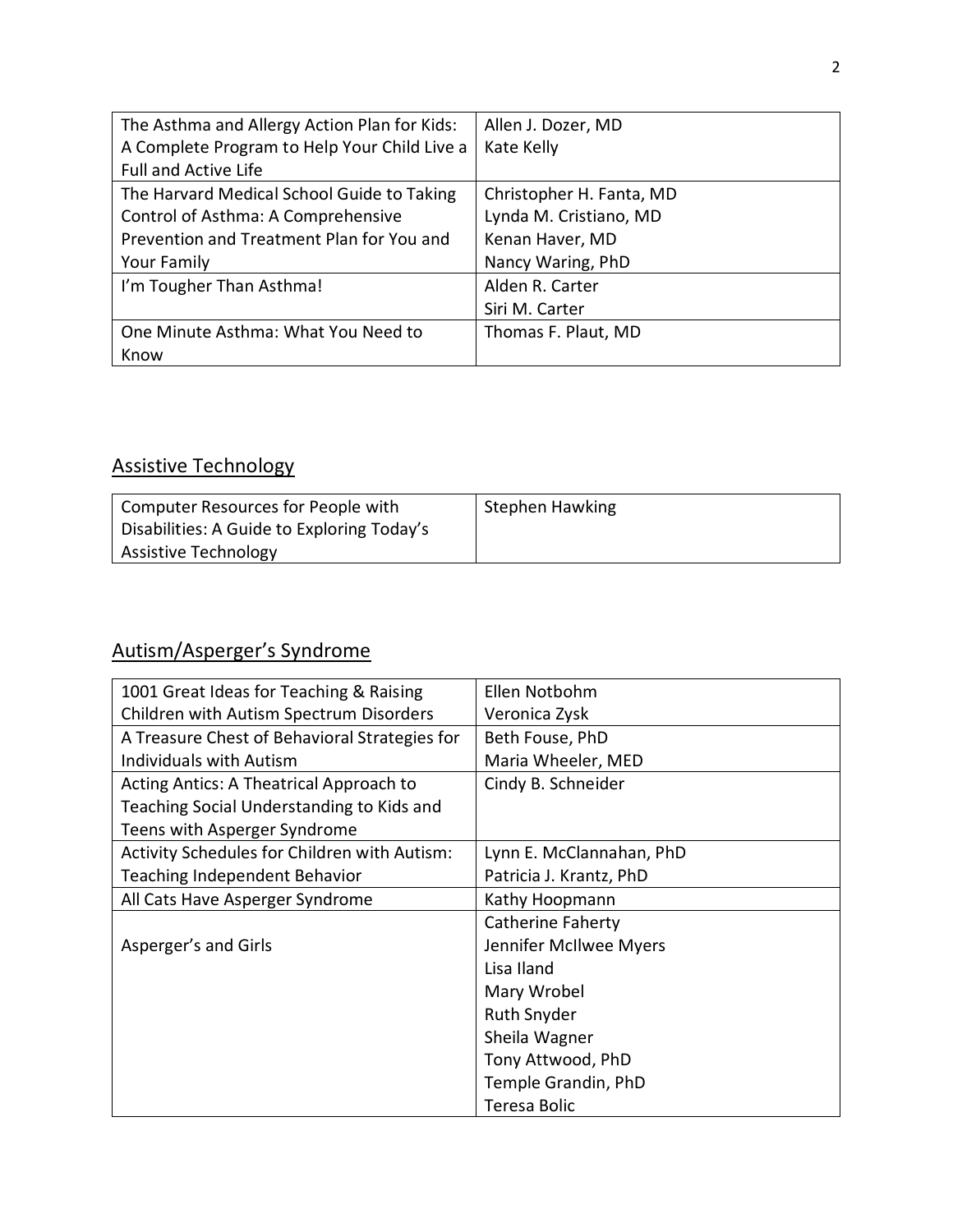| Asperger's in Love: Couple Relationships and<br><b>Family Affairs</b>                                                                                    | <b>Maxine Aston</b>     |
|----------------------------------------------------------------------------------------------------------------------------------------------------------|-------------------------|
| Autism, Advocates, and Law Enforcement<br>Professionals: Recognizing and Reducing Risk<br>Situations for People with Autism Spectrum<br><b>Disorders</b> | Dennis Debbaudt         |
|                                                                                                                                                          | <b>Emily Hecht</b>      |
| Autism Through a Sister's Eyes: A Book for<br>Children about High-Functioning Autism and<br><b>Related Disorders</b>                                     | Eve B. Band, PhD        |
|                                                                                                                                                          | Jude Welton             |
| Can I Tell You About Asperger Syndrome?: A<br>Guide for Friends and Family                                                                               |                         |
| Children with Autism: A Parent's Guide                                                                                                                   | Michael D. Powers, PsyD |
| Creating a Win-Win IEP for Students with<br>Autism                                                                                                       | Beth Fouse, PhD         |
| Emergence: Labeled Autistic                                                                                                                              | Margaret M. Scariano    |
|                                                                                                                                                          | Temple Grandin, PhD     |
| Everybody is Different: A Book for Young<br>People Who Have Brothers and Sisters with<br>Autism                                                          | Fiona Bleach            |
| Families with Autism Journey Guide:                                                                                                                      | Lisa Ackerman           |
| Perspectives on Parenting Children on the                                                                                                                | Lynne Arnold            |
| Autism Spectrum                                                                                                                                          | Melanie Vanciel         |
|                                                                                                                                                          | Zeke Zielinski          |
| Finding God in Autism: A Forty Day                                                                                                                       | Kathy Medina            |
| Devotional for Parents of Autistic Children                                                                                                              |                         |
| Gravity Pulls You In: Perspectives on                                                                                                                    | Kyra Anderson           |
| Parenting Children on the Autism Spectrum                                                                                                                | Vicki Forman            |
| How Do I Teach This Kid?: Visual Work Tasks                                                                                                              | Kimberly A. Henry       |
| for Beginning Learners on the Autism                                                                                                                     |                         |
| Spectrum                                                                                                                                                 |                         |
| Ian's Walk: A Story About Autism                                                                                                                         | Laurie Lears            |
| Infants & Young Children                                                                                                                                 | Mary Beth Bruder, PhD   |
| Vol 24 - No 1                                                                                                                                            |                         |
| Infants & Young Children                                                                                                                                 | Mary Beth Bruder, PhD   |
| Vol 24 - No 3                                                                                                                                            |                         |
| Infants & Young Children                                                                                                                                 | Mary Beth Bruder, PhD   |
| Vol 24 - No 4                                                                                                                                            |                         |
| Infants & Young Children                                                                                                                                 | Mary Beth Bruder, PhD   |
| Vol 25 - No 3                                                                                                                                            |                         |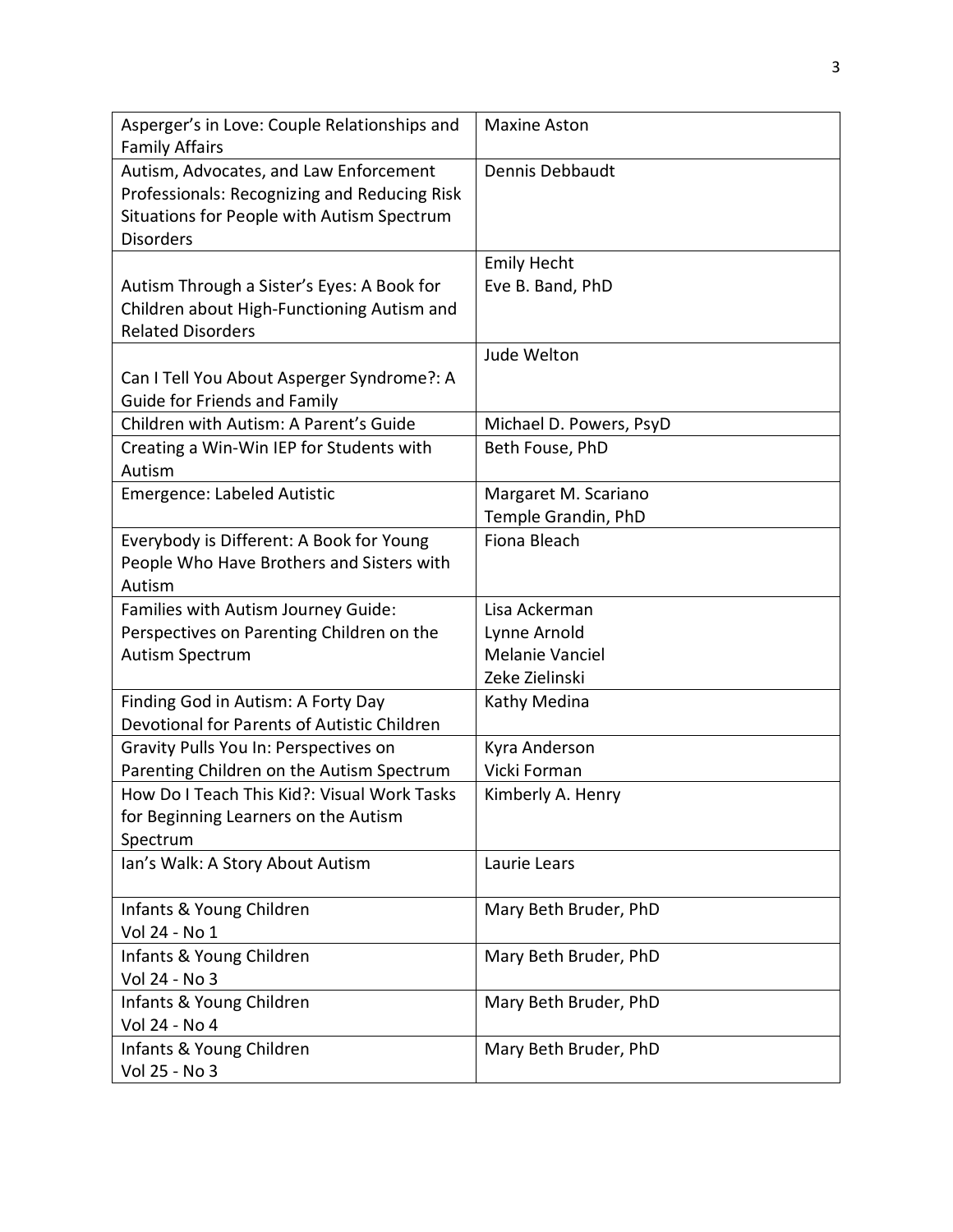| Laughing and Loving with Autism: A                                                    | R. Wayne Gilpin                      |
|---------------------------------------------------------------------------------------|--------------------------------------|
| Collection of "Real Life" Warm and                                                    |                                      |
| <b>Humorous Stories</b>                                                               |                                      |
| Life Journey Through Autism: A Guide for                                              | Organization for Autism Research     |
| <b>Military Families</b>                                                              | Southwest Autism Research & Resource |
|                                                                                       | Center                               |
| Much More Laughing and Loving with                                                    | R. Wayne Gilpin                      |
| Autism                                                                                |                                      |
| Playing by the Rules: A Story About Autism                                            | Dena Fox Luchsinger                  |
|                                                                                       |                                      |
| Russell is Extra Special: A Book About Autism                                         | Charles A. Amenta III, MD            |
| for Children                                                                          |                                      |
| Siblings of Children with Autism: A Guide for                                         | Beth A. Glasberg, PhD                |
| <b>Families</b>                                                                       | Sandra L. Harris, PhD                |
| Since We're Friends: An Autism Picture Book                                           | <b>Celeste Shally</b>                |
|                                                                                       | David Harrington                     |
|                                                                                       |                                      |
| Social Skills for Teenagers and Adults with                                           | Nancy J. Patrick                     |
| Asperger Syndrome                                                                     |                                      |
| Soon Will Come the Light: A View from Inside<br>the Autism Puzzle - 2nd Ed            | Thomas A. McKean                     |
|                                                                                       |                                      |
| Taking Care of Myself: A Hygiene, Puberty<br>and Personal Curriculum for Young People | Mary Wrobel                          |
| with Autism                                                                           |                                      |
| Teaching Children with Autism: Strategies to                                          | Kathleen Ann Quill                   |
| <b>Enhance Communication and Socialization</b>                                        |                                      |
| <b>Effective Teaching Methods for Autistic</b>                                        | Rosalind C. Oppenheim, MA            |
| Children                                                                              |                                      |
| Teaching the Moderately and Severely                                                  | Elva Duran, PhD                      |
| Handicapped Student and Autistic Adolescent                                           |                                      |
| The Social Skills Picture Book: Teaching Play,                                        | Jed Baker, PhD                       |
| Emotion, and Communication to Children                                                |                                      |
| with Autism                                                                           |                                      |
| Ten Things Every Child with Autism Wishes                                             | Ellen Notbohm                        |
| You Knew                                                                              |                                      |
| The Autism Acceptance Book: Being a Friend                                            | Ellen Sabin                          |
| to Someone with Autism                                                                |                                      |
| The Complete Guide to Asperger's Syndrome                                             | Tony Attwood                         |
| The Game of My Life: A True Story of                                                  | Daniel Paisner                       |
| Challenge, Triumph, and Growing up Autistic                                           | Jason "J-Mac" McElwain               |
| There's a Boy in Here. Emerging From the                                              | <b>Judy Barron</b>                   |
| <b>Bonds of Autism</b>                                                                | Sean Barron                          |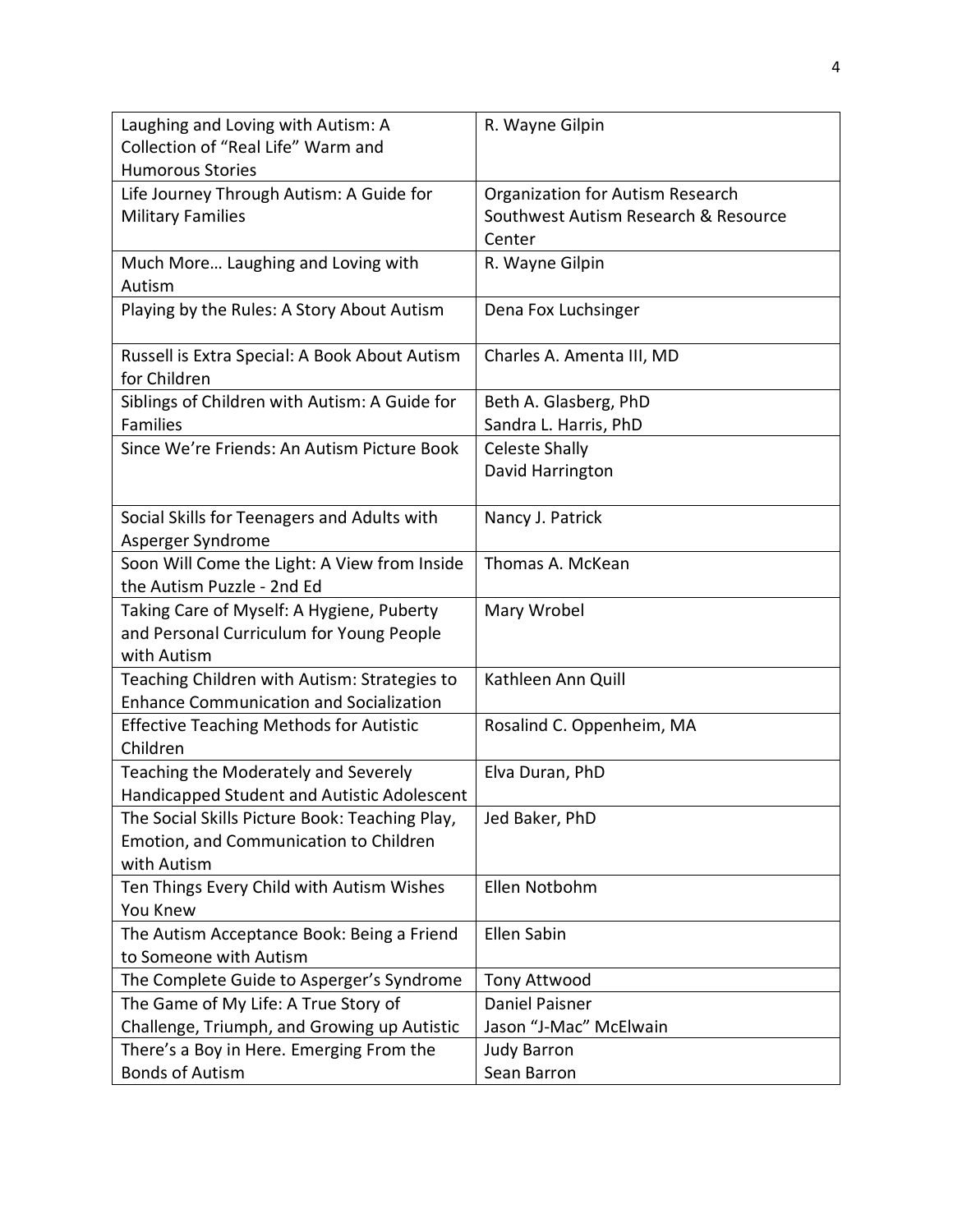| Understanding Death and Illness and What      | Catherine Faherty           |
|-----------------------------------------------|-----------------------------|
| They Teach About Life: An Interactive Guide   |                             |
| for Individuals with Autism or Asperger's and |                             |
| <b>Their Loved Ones</b>                       |                             |
| Unwritten Rules of Social Relationships:      | Sean Barron                 |
| Decoding Social Mysteries Through the         | Temple Grandin, PhD         |
| Unique Perspectives of Autism                 |                             |
| Visual Supports for People with Autism: A     | Donna L. Sloan, MA, BCBA    |
| <b>Guide for Parents &amp; Professionals</b>  | Marlene J. Cohen, EdD, BCBA |
| Yoga for Children with Autism Spectrum        | Dion E. Betts               |
| Disorders: A Step-by-Step Guide for Parents   | Stacey W. Betts             |
| and Caregivers                                |                             |

## Bipolar Disorder

| Bipolar Disorders: A Guide to Helping     | Mitzi Waltz             |
|-------------------------------------------|-------------------------|
| <b>Children &amp; Adolescents</b>         |                         |
| The Bipolar Child: The Definitive and     | Demitri Papolos, MD     |
| Reassuring Guide to Childhood's Most      | Janice Papolos          |
| Misunderstood Disorder                    |                         |
| The Bipolar Child: The Definitive and     | Demitri Papolos, MD     |
| Reassuring Guide to Childhood's Most      | Janice Papolos          |
| Misunderstood Diagnosis - 3rd Ed          |                         |
| The Bipolar Disorder Survival Guide: What | David J. Miklowitz, PhD |
| You and Your Family Need to Know          |                         |
| Living Well with Depression and Bipolar   | John McManamy           |
| Disorder: What Your Doctor Doesn't Tell   |                         |
| You That You Need to Know                 |                         |

## **Cancer**

| Childhood Leukemia: A Guide for Families, | Nancy Keene         |
|-------------------------------------------|---------------------|
| Friends & Caregivers                      |                     |
| Living with Childhood Cancer: A Practical | Carol D. Goodheart  |
| <b>Guide to Help Families Cope</b>        | Leigh A. Woznick    |
| My Child Has Cancer: A Parent's Guide to  | Della L. Howell, MD |
| Diagnosis, Treatment, and Survival        |                     |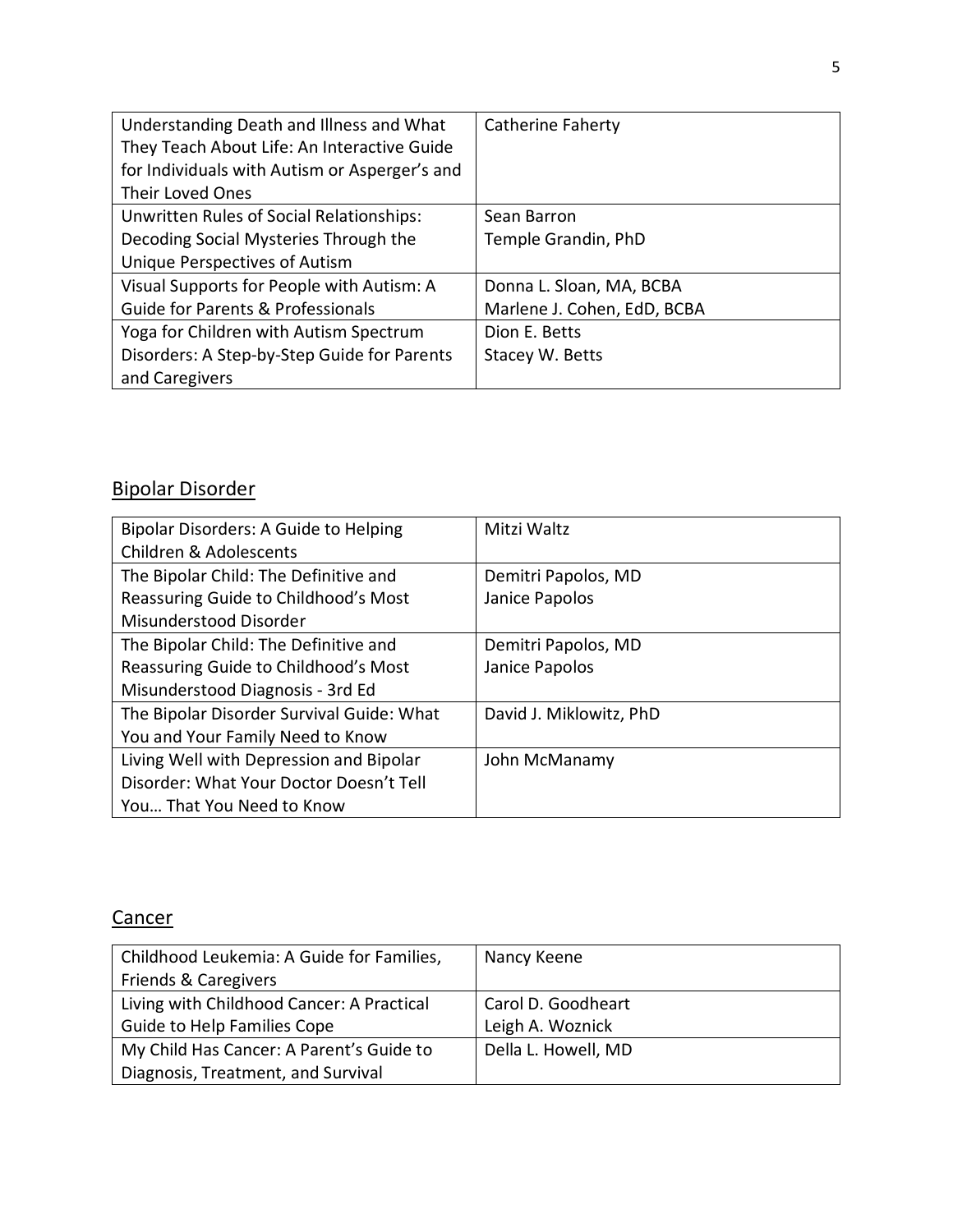| The Cancer Recovery Eating Plan: The Right  | Daniel W. Nixon, MD         |
|---------------------------------------------|-----------------------------|
| Foods to Help Fuel Your Recovery            |                             |
| When a Parent Has Cancer: A Guide to Caring | Wendy Schlessel Harpham, MD |
| for Your Children                           |                             |

# Children's Books

| 10 Everyday Math Activities for Parents and<br><b>Kids</b> | <b>Military OneSource</b>  |
|------------------------------------------------------------|----------------------------|
| Bullies are a Pain in the Brain                            | <b>Trevor Romain</b>       |
| Carolina's Story: Sea Turtles Get Sick Too!                | Donna Rathmell             |
| Don't Call Me Special: A First Look at                     | Pat Thomas                 |
| Disability                                                 |                            |
| How to do Homework Without Throwing Up                     | <b>Trevor Romain</b>       |
| I Can! Can You?                                            | Carol Adorjan              |
| I Like Where I Am                                          | Jessica Harper             |
| Kids to the Rescue: First Aid Techniques for               | <b>Maribeth Boelts</b>     |
| <b>Kids</b>                                                | <b>Darwin Boelts</b>       |
| Mookey the Monkey Gets Over Being Teased                   | <b>Heather Lonczak</b>     |
|                                                            | Marcy Ramsey               |
| My Friend Isabelle                                         | Eliza Woloson              |
| <b>Opposites: A Pull and Look Book</b>                     | <b>Piggy Toes Press</b>    |
| Rolling Along: The Story of Taylor and His<br>Wheelchair   | Jamee Riggio Heelan, OTR/L |
| Seek & Slide Shapes                                        | The Clever Factory         |
| Someone Special, Just Like You                             | <b>Tricia Brown</b>        |
| <b>Stuck in the Middle</b>                                 | <b>Trevor Romain</b>       |
| Views From Our Shoes: Growing Up with a                    | Donald Meyer               |
| Brother or Sister with Special Needs                       |                            |
| We Can Do It!                                              | Laura Dwight               |
| We'll Paint the Octopus Red                                | Stephanie Stuve-Bodeen     |
| What Do I Eat?                                             | Daniel Howarth             |
|                                                            | Kathryn Smith              |
| What to Do When You Worry Too Much. A                      | Dawn Huebner, PhD          |
| Kid's Guide to Overcoming Anxiety                          |                            |
| When Sophie Gets Angry-Really, Really                      | <b>Molly Bang</b>          |
| Angry                                                      |                            |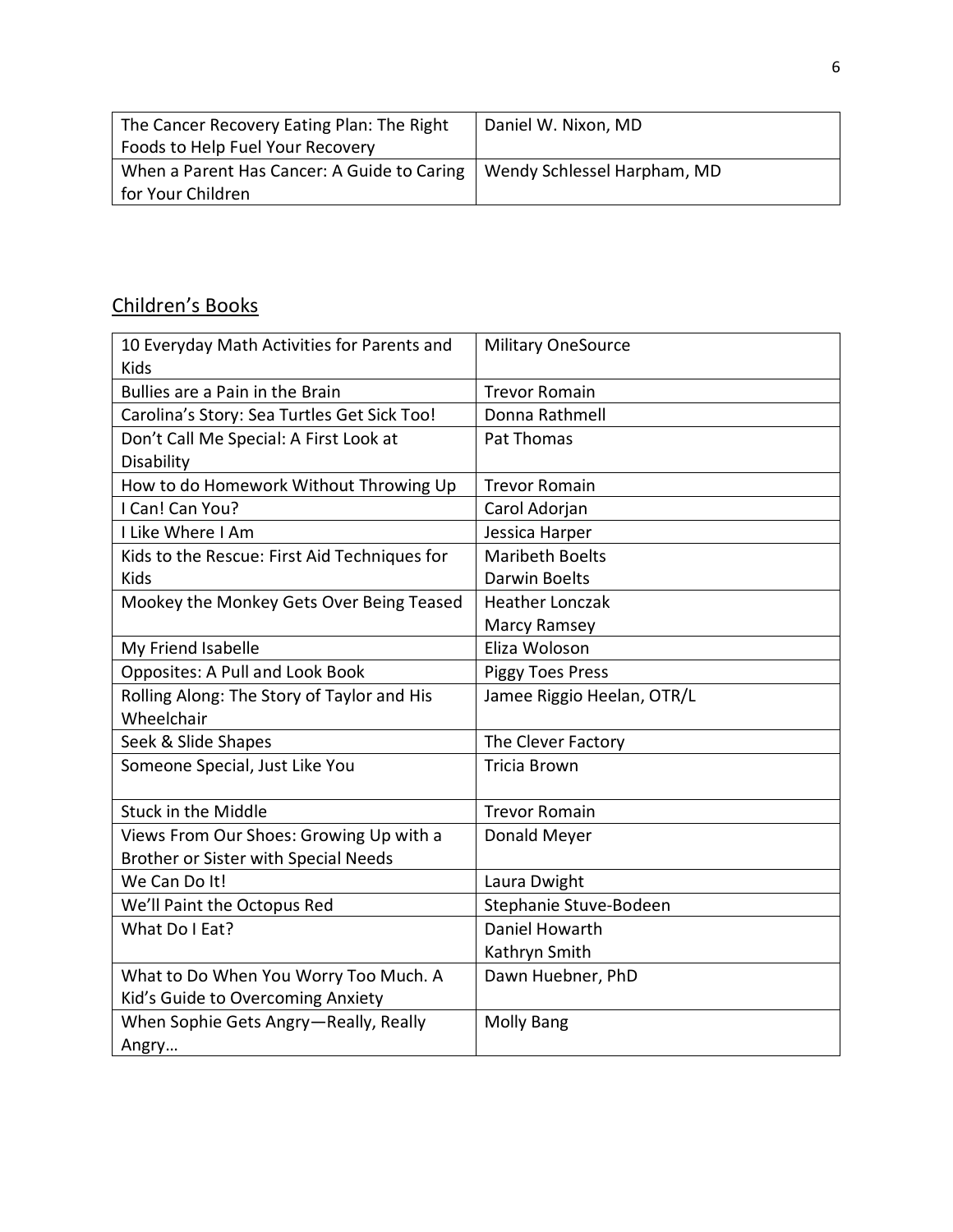## Child Care and Schools

| Caring for Our Children. National Health and<br>Safety Performance Standards; Guidelines for<br>Early Care and Education Programs - 3rd Ed                                                             | American Academy of Pediatrics<br>American Public Health Association<br>National Resource Center for Health and<br>Safety in Child Care and Early Education |
|--------------------------------------------------------------------------------------------------------------------------------------------------------------------------------------------------------|-------------------------------------------------------------------------------------------------------------------------------------------------------------|
| How to Compromise with Your School District<br>without Compromising Your Child: A Practical<br>Field Guide for Parents of Children with<br>Developmental Disorders and Learning<br><b>Disabilities</b> | Gary Mayerson                                                                                                                                               |
| Managing Chronic Health Needs in Child Care                                                                                                                                                            | Colleen A. Kraft, MD, FAAP                                                                                                                                  |
| and Schools: A Quick Reference Guide                                                                                                                                                                   | Elaine A. Donoghue, MD, FAAP                                                                                                                                |

## Cerebral Palsy

| Cerebral Palsy: A Complete Guide for                     | Freeman Miller, MD     |
|----------------------------------------------------------|------------------------|
| Caregiving                                               | Steven J. Bachrach, MD |
| Everything You Need to Know About Cerebral   Dion Pincus |                        |
| Palsy                                                    |                        |

## **Depression**

| Adolescent Depression: A Guide for Parents | Francis Mark Mondimore, MD |
|--------------------------------------------|----------------------------|
|                                            | Patrick Kelly, MD          |

## **Diabetes**

| Even Little Kids Get Diabetes             | Connie White Pirner |
|-------------------------------------------|---------------------|
| The Everything Parent's Guide to Children | Moira McCarthy      |
| with Juvenile Diabetes                    |                     |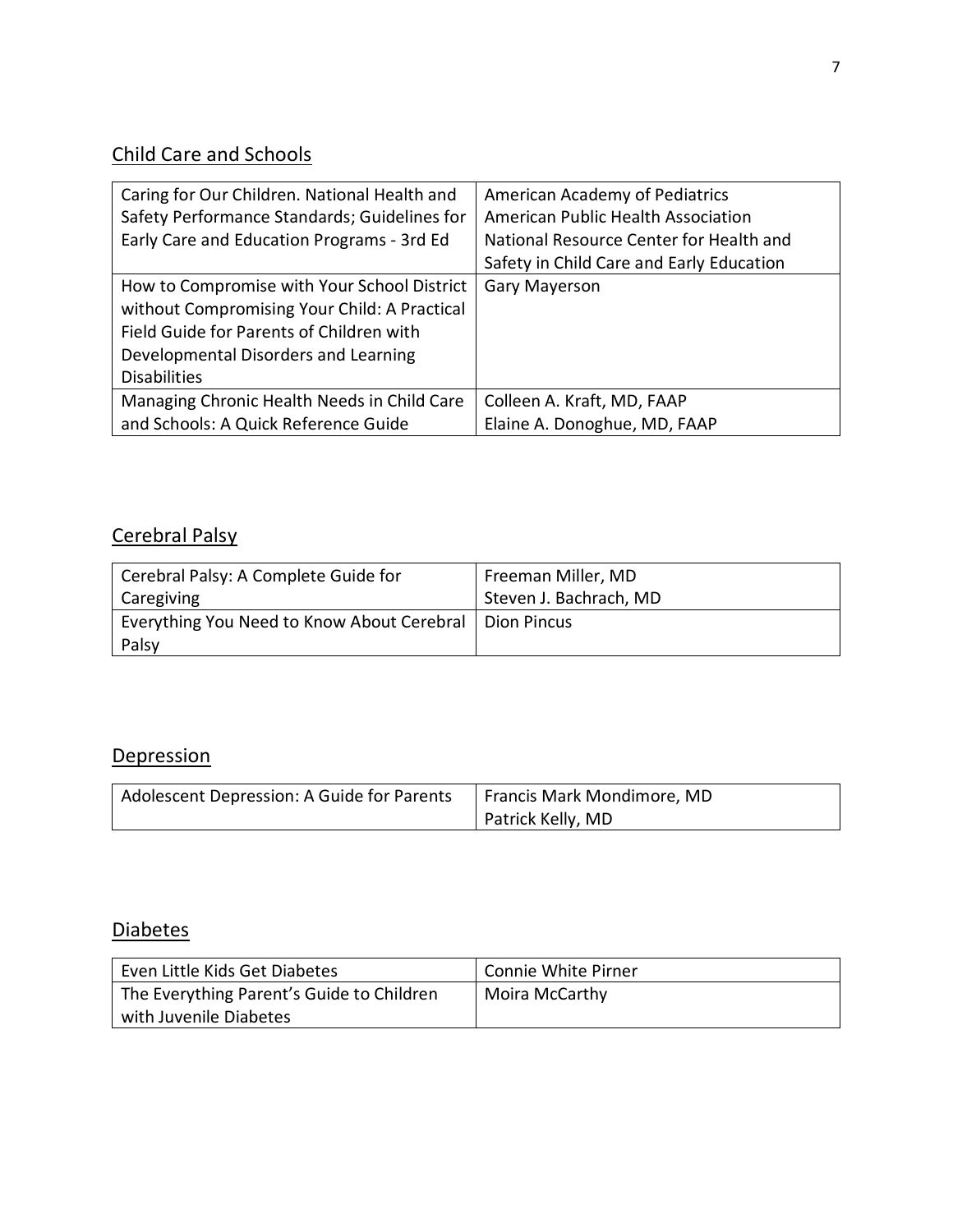# Down Syndrome

| Adults with Down Syndrome                    | Siegfried M. Pueschel                      |
|----------------------------------------------|--------------------------------------------|
| Count Us In: Growing Up with Down            | Jason Kingsley                             |
| Syndrome                                     | <b>Mitchell Levitz</b>                     |
| Differences in Common: Straight Talk on      | Marilyn Trainer                            |
| Mental Retardation, Down Syndrome, and       |                                            |
| Life                                         |                                            |
| Down Syndrome: Visions for the 21st Century  | Lynn Nadel                                 |
|                                              | Myra E. Madnick                            |
|                                              | William I. Cohen, MD                       |
| Early Communication Skills for Children with | Libby Kumin PhD, CCC-SLP                   |
| Down Syndrome: A Guide for Parents and       |                                            |
| Professionals                                |                                            |
| I Just Am: A Story of Down Syndrome          | Bryan Lambke                               |
| <b>Awareness and Tolerance</b>               | <b>Tom Lambke</b>                          |
| Making Plans: A Financial Guide for People   | National Endowment for Financial Education |
| with Down Syndrome and Their Families        |                                            |

## **Dyslexia**

| How to Reach & Teach Children & Teens with   Cynthia M. Stowe, MED |                 |
|--------------------------------------------------------------------|-----------------|
| <b>Dyslexia</b>                                                    |                 |
| The Gift of Dyslexia: Why Some of the                              | Eldon M. Braun  |
| Smartest People Can't Readand How They                             | Ronald D. Davis |
| Can Learn                                                          |                 |

## Epilepsy/Seizures

| Children with Epilepsy: A Parent's Guide     | Helen Reisner          |
|----------------------------------------------|------------------------|
| Children with Seizures: A Guide for Parents, | Martin L. Kutscher, MD |
| Teachers and Other Professionals             |                        |
| A Guide to Understanding and Living with     | Orrin Devinsky, MD     |
| Epilepsy                                     |                        |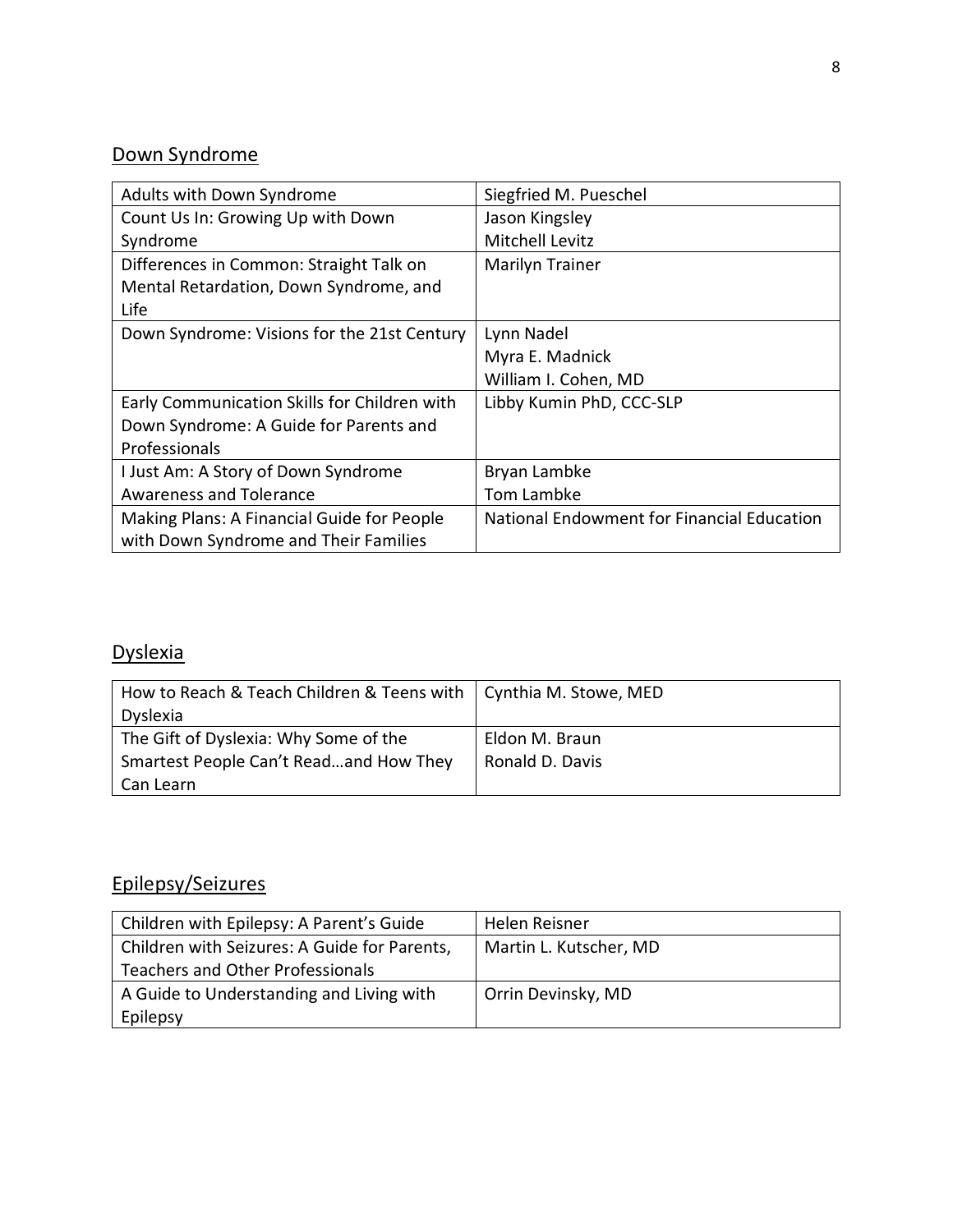#### Hearing Impairments

| When the Brain Can't Hear: Unraveling the | Teri James Bellis, PhD |
|-------------------------------------------|------------------------|
| Mystery of Auditory Processing Disorder   |                        |

## IEP

| All About IEPs: Answers to Frequently Asked | Pamela Darr Wright, MA, MSW |
|---------------------------------------------|-----------------------------|
| <b>Questions about IEPs</b>                 | Peter W.D. Wright, Esq.     |
|                                             | Sandra Webb O'Connor, MED   |
| Nolo's IEP Guide: Learning Disabilities     | Atty Lawrence M. Siegel     |
| Writing Measurable IEP Goals and Objectives | Barbara D. Bateman          |
|                                             | Cynthia M. Herr             |

#### **Inclusion**

| Including Your Child | Kim Silverman |
|----------------------|---------------|
|                      | Susan Gruskin |
|                      | Veda Bright   |

## **Migraines**

| Managing Migraines: Dealing with Migraines | Claire Houlding |
|--------------------------------------------|-----------------|
| From All Perspectives Something to Help    |                 |
| Each Sufferer                              |                 |

## Military Family Life

| Children with Special Needs: A Navy Parent | Parent Educational Advocacy Training Center |
|--------------------------------------------|---------------------------------------------|
| Handbook                                   |                                             |
| The Homefront Club: The Hardheaded         | Jacey Eckhart                               |
| Woman's Guide to Raising a Military Family |                                             |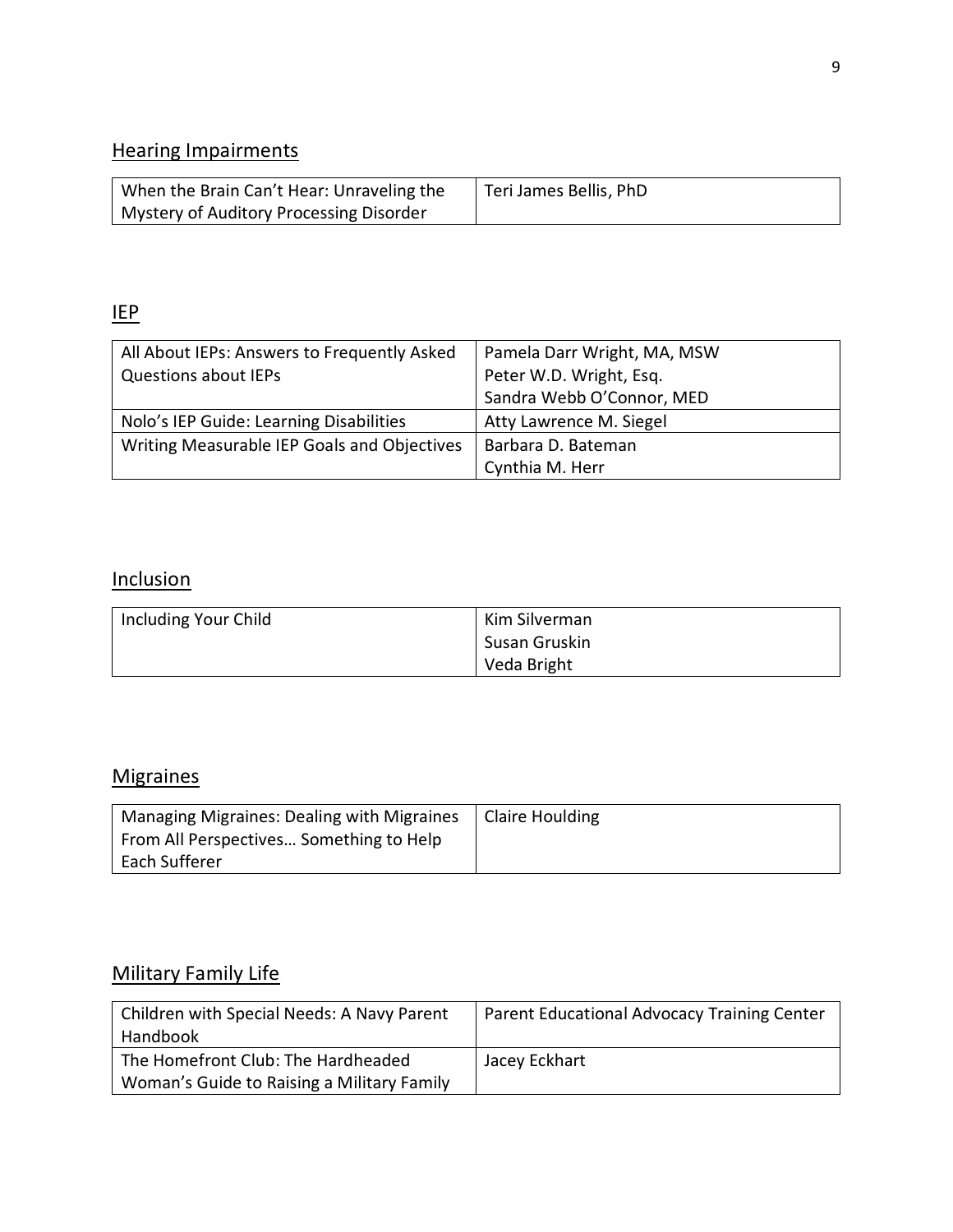## **Nutrition**

| Done With Dairy Giving Up Gluten: 14 Days | Meg Haworth, PhD                     |
|-------------------------------------------|--------------------------------------|
| to a Delicious and Healthy You            |                                      |
| <b>Exchange Lists for Meal Planning</b>   | <b>American Diabetes Association</b> |
| The Gluten-Free Gourmet Cooks Fast and    | <b>Bette Hagman</b>                  |
| Healthy: Wheat-Free and Gluten-Free with  |                                      |
| Less Fuss and Less Fat                    |                                      |
| The Living Gluten-Free Answer Book:       | Suzanne Bowland                      |
| Answers to 275 of Your Most Pressing      |                                      |
| Questions                                 |                                      |
| Wheat-Free Gluten-Free                    | Michelle Berrierdale-Johnson         |

## Parenting Special Needs Children

| Childhood Speech, Language, and Listening    | Patricia McAleer Hamaguchi      |
|----------------------------------------------|---------------------------------|
| Problems: What Every Parent Should Know      |                                 |
| Children with Disabilities; A Medical Primer | Mark L. Batshaw, MD             |
|                                              | Yvonne M. Perret, MA, MSW, LCSW |
| Conversation Skills on the Job and in the    | Marilyn Banks, EdD              |
| Community: A Curriculum for Adolescents      |                                 |
| and Adults with Developmental Disabilities   |                                 |
| <b>Different Croaks for Different Folks</b>  | Midori Ochiai                   |
| <b>Understanding Us: Family Development</b>  | Patrick J. Carnes               |
| Home Schooling: Answering Questions          | Kerri Bennett Williamson        |
| It Isn't Fair!: Siblings of Children with    | Maxwell J. Schleifer            |
| <b>Disabilities</b>                          | Stanley D. Klein                |
| Just Take a Bite: Easy, Effective Answers to | Lori Ernsperger, PhD            |
| <b>Food Aversions and Eating Challenges</b>  | Tania Stegen-Hanson, OTR/L      |
|                                              | Temple Grandin, PhD             |
| Little Children, Big Needs: Parents Discuss  | Don Weinhouse, PhD              |
| Raising Young Children with Exceptional      | Marilynn Weinhouse, MA          |
| <b>Needs</b>                                 |                                 |
| Married with Special Needs Children: A       | Fran Prezant, MED, CCC-SLP      |
| Couple's Guide to Keeping Connected          | Laura Marshak, PhD              |
| My Child's Health Journal: Milestones and    | Nancy S. Wilson                 |
| Memories of the First 12 Years               |                                 |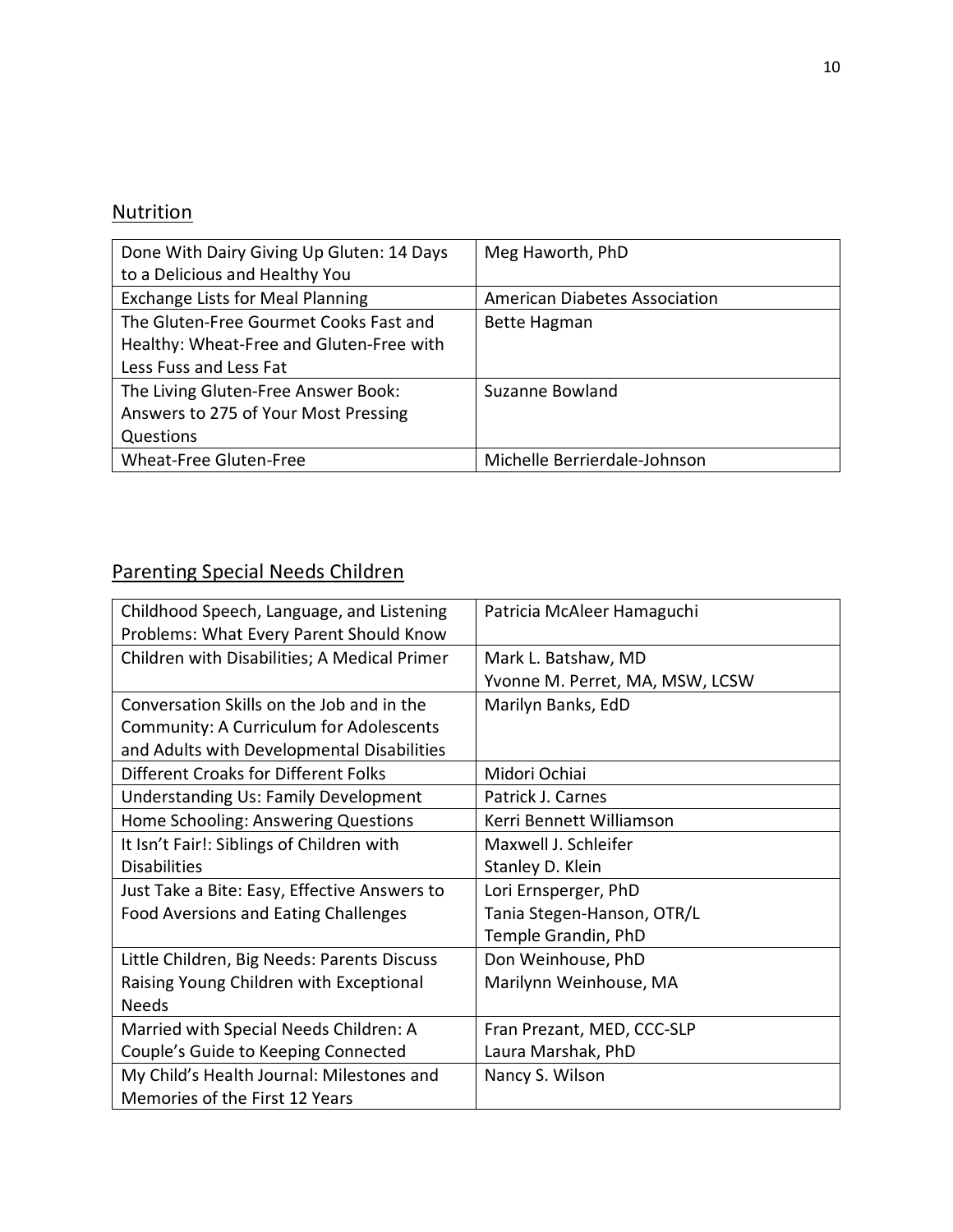| New Life in the Neighborhood: How Persons      | Martha Perske                              |
|------------------------------------------------|--------------------------------------------|
| with Retardation or Other Disabilities Can     | <b>Robert Perske</b>                       |
| Help Make a Good Community Better              |                                            |
| Nonverbal Learning Disabilities at Home: A     | Pamela B. Tanguay                          |
| Parent's Guide                                 |                                            |
| Preemies: The Essential Guide for Parents of   | Dana Wechsler Linden                       |
| <b>Premature Babies</b>                        | Emma Trenti Paroli                         |
|                                                | Mia Wechsler Doron, MD                     |
| Planning for the Future: Providing a           | Arnold E. Grant, Atty                      |
| Meaningful Life for a Child with a Disability  | L. Mark Russell, Atty                      |
| After Your Death                               | Suzanne M. Joseph, CFP                     |
| Possibilities: A Financial Resource Book for   | National Endowment for Financial Education |
| <b>Parents of Children with Disabilities</b>   |                                            |
| Raising a Child Who Has a Physical Disability  | Donna G. Albrecht                          |
| Raising Resilient Children                     | Robert Brooks, PhD                         |
|                                                | Sam Goldstein, PhD                         |
| Shared Storybook Reading: Building Young       | Helen K. Ezell                             |
| Children's Language & Emergent Literacy        | Laura M. Justice                           |
| <b>Skills</b>                                  |                                            |
| Sleep Talk: A Breakthrough Technique for       | <b>Judith Searle</b>                       |
| Helping Your Child Cope with Stress and        | Lois Y. Haddad, RN                         |
| Thrive Through Difficult Transitions           | Patricia Wilson                            |
| Ready-to-Use Social Skills, Lessons, and       | Ruth Weltmann Begun                        |
| Activities for Grades 4-6                      |                                            |
| Take Care of Yourself: The Complete            | Donald M. Vickery, MD                      |
| Illustrated Guide to Medical Self-Care - 7th   | James F. Fries, MD                         |
| Ed                                             |                                            |
| Taking Charge: Overcoming the Challenges of    | Irene Pollin, MSW                          |
| Long-Term Illness                              | Susan K. Golant                            |
| <b>Teaching Reading to Struggling Learners</b> | <b>Esther Minskoff</b>                     |
| The Anatomy of Peace: Resolving the Heart      | The Arbinger Institute                     |
| of Conflict                                    |                                            |
| The Child With Special Needs: Encouraging      | Serena Wieder, PhD                         |
| <b>Intellectual and Emotional Growth</b>       | Stanley I. Greenspan, MD                   |
|                                                | <b>Robin Simons</b>                        |
| The Elephant in the Playroom: Ordinary         | Denise Brodey                              |
| Parents Write Intimately and Honestly About    |                                            |
| Raising Kids with Special Needs                |                                            |
| The Facts of Lifeand More: Sexuality and       | Leslie Walker-Hirsch                       |
| Intimacy for People with Intellectual          |                                            |
| <b>Disabilities</b>                            |                                            |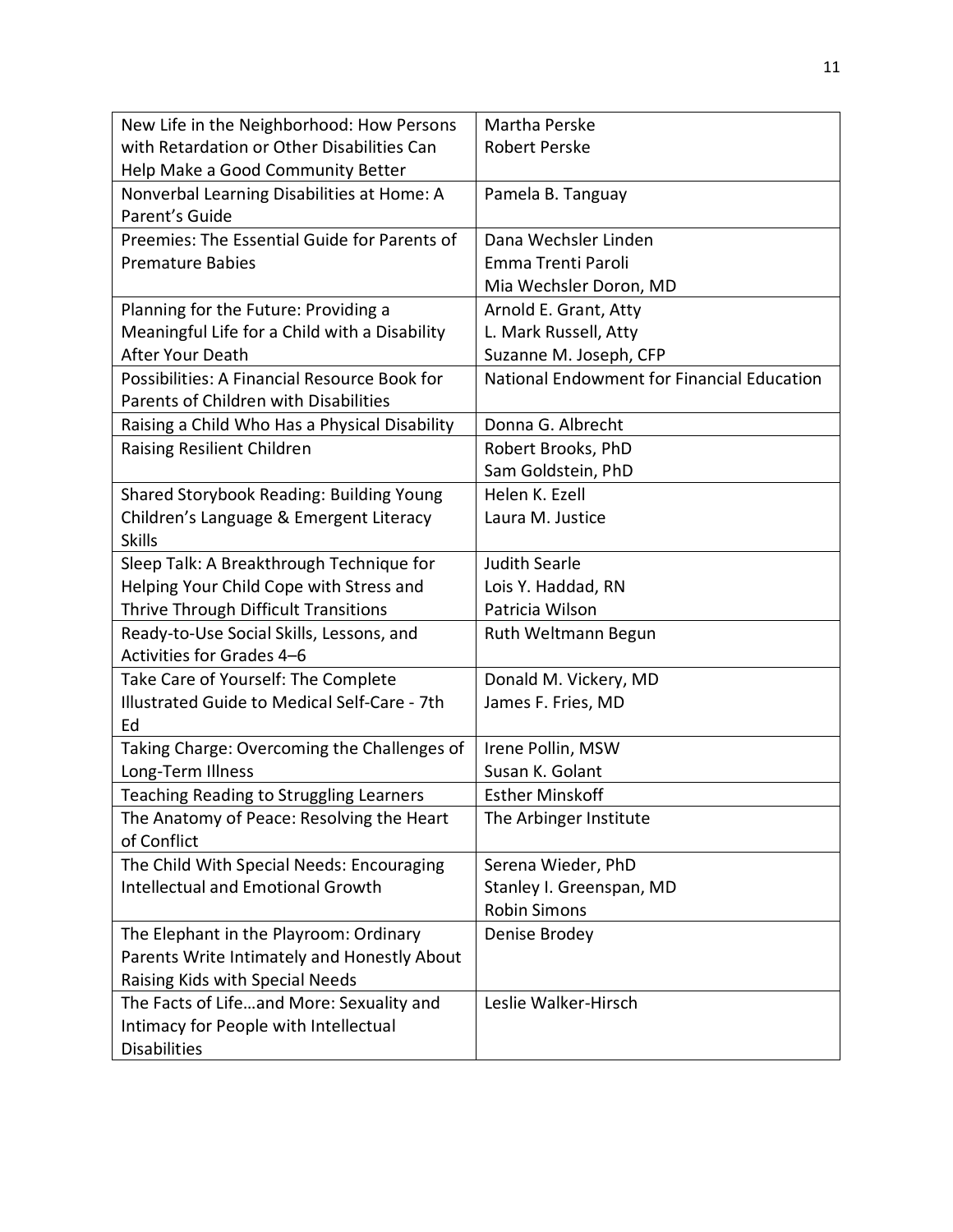| The New Language of Toys: Teaching           | Joan E. Heller Miller, EdM                 |
|----------------------------------------------|--------------------------------------------|
| <b>Communication Skills to Special-Needs</b> | Sue Schwartz, PhD                          |
| Children                                     |                                            |
| The Normal One: Life with a Difficult or     | Jeanne Safer, PhD                          |
| Damaged Sibling                              |                                            |
| The Special Child: A Source Book for Parents | James C. Bernier                           |
| of Children with Developmental Disabilities  | Leslie E. Weidenman                        |
|                                              | Patricia S. Scola                          |
|                                              | Siegfried M. Pueschel                      |
| The Special Needs Acceptance Book: Being a   | <b>Ellen Sabin</b>                         |
| Friend to Someone with Special Needs         |                                            |
| The VOCAB-U-LAR-Y Book: Learning &           | Michael F. Graves                          |
| Instruction                                  |                                            |
| When Your Child Has a Disability             | Mark L. Batshaw, MD                        |
| When Your Child Has LD: A Survival Guide for | Gary Fisher, PhD                           |
| Parents                                      | Rhonda Cummings, EdD                       |
| With Open Arms                               | National Endowment for Financial Education |
| Writing Better: Effective Strategies for     | Karen R. Harris                            |
| Teaching Students with Learning Difficulties | <b>Steve Graham</b>                        |
| You Will Dream New Dreams: Inspiring         | Kim Schive                                 |
| Personal Stories by Parents of Children with | Stanley D. Klein, PhD                      |
| <b>Disabilities</b>                          |                                            |
| Your Child and Health Care: A "Dollars &     | Lynn Robinson Rosenfield LCSW, PhD         |
| Sense" Guide for Families with Special Needs |                                            |
| Your Defiant Child: Eight Steps to Better    | Christine M. Benton                        |
| <b>Behavior</b>                              | Russell A. Barkley, PhD                    |
| Your Defiant Teen: 10 Steps to Resolve       | Arthur L. Robin, PhD                       |
| Conflict and Rebuild Your Relationship       | Christine M. Benton                        |
|                                              | Russell A. Barkley, PhD                    |
| 101 More Music Games for Children: New       | Jerry Storms                               |
| Fun and Learning with Rhythm and Song        |                                            |

## **Potty Training**

| Constipation, Withholding and Your Child: A    | Anthony Cohn          |
|------------------------------------------------|-----------------------|
| Family Guide to Soiling and Wetting            |                       |
| The Potty Journey: Guide to Toilet Training    | Judith A. Coucouvanis |
| Children with Special Needs, Including Autism  |                       |
| and Related Disorders                          |                       |
| Toilet Training for Individuals with Autism or | Maria Wheeler, MED    |
| Other Developmental Issues                     |                       |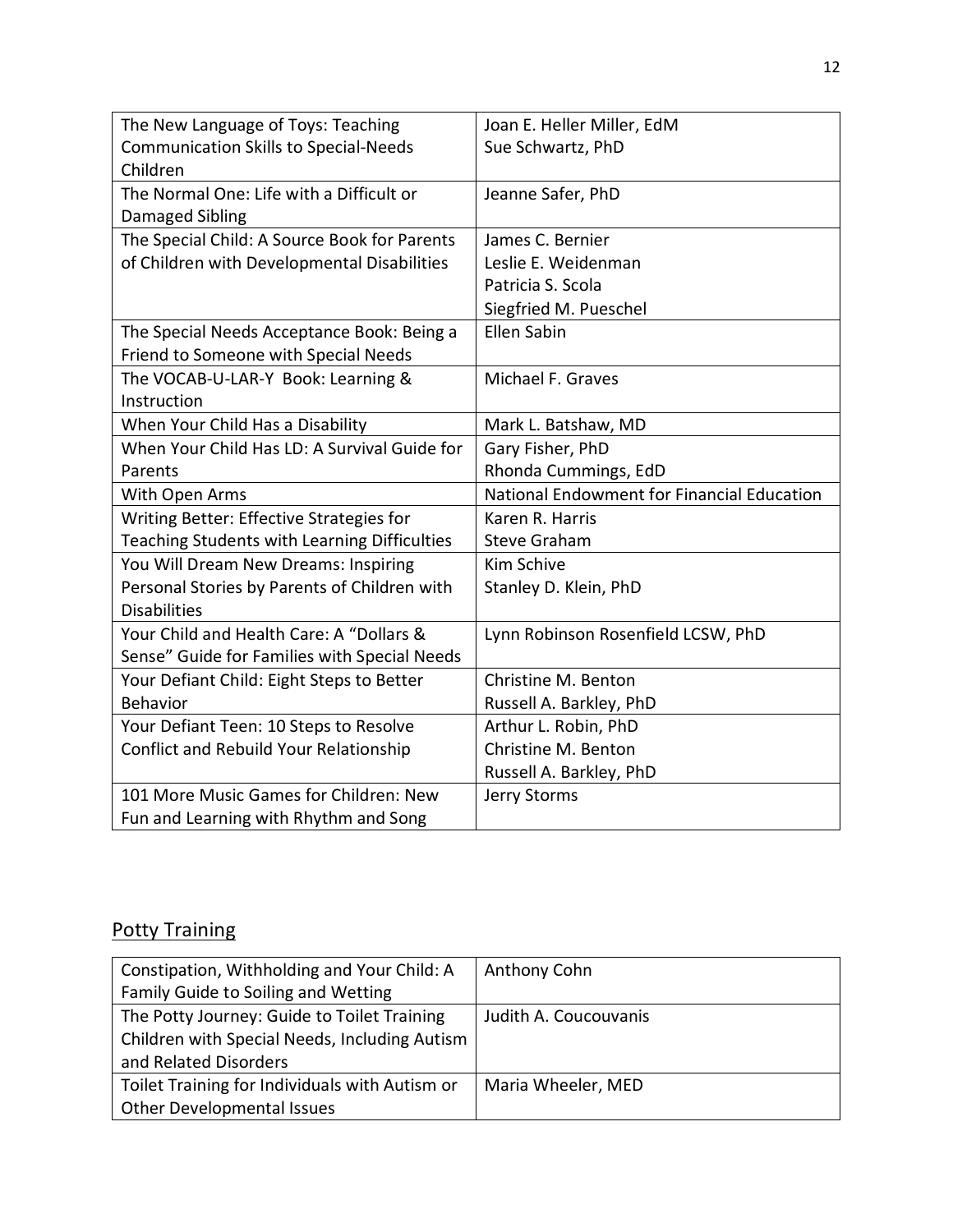#### **Resources**

| Twelve Ways to be a Better Manager               | Hal Morgan                             |
|--------------------------------------------------|----------------------------------------|
|                                                  | Marianne Jacobbi                       |
| 104 Activities that Build: Self-Esteem,          | Alanna Jones                           |
| Teamwork, Communication, Anger                   |                                        |
| Management, Self-Discovery, Coping Skills        |                                        |
| Becoming a Parent: Combining Work and            | <b>Military OneSource</b>              |
| Family                                           |                                        |
| Being a Single Parent: Strategies and Support    | <b>Military OneSource</b>              |
| for Parenting on Your Own                        |                                        |
| Being a Stepfamily: Strategies and Support       | <b>Military OneSource</b>              |
| for Your New Family                              |                                        |
| <b>Conversation Starters</b>                     | Natural Learning Concepts Inc.         |
| <b>Effective Interventions Combining Sensory</b> |                                        |
| Integration (SI) & Neurodevelopmental            | Ricardo C. Carrasco, PhD, OTR/L, FAOTA |
| Treatment (NDT)                                  |                                        |
| Feeling Good: 100 Ways to Feel Better Every      | <b>Military OneSource</b>              |
| Day                                              |                                        |
| Guidelines for Pediatric Home Health Care        | Russell C. Libby, MD, FAAP             |
|                                                  | Sonia O. Imaizumi, MD, FAAP            |
| <b>Health &amp; Social Work</b>                  | <b>NASW Press</b>                      |
| Vol. 36 - No. 3                                  |                                        |
| Learning Never Stops: A Guide to Continuing      | <b>Military OneSource</b>              |
| <b>Your Education</b>                            |                                        |
| The Feeling Good Handbook                        | David D. Burns, MD                     |
| The National Directory of Children, Youth &      | Contexo Media                          |
| Families Services: The Professionals'            |                                        |
| Reference 2008                                   |                                        |
| The National Directory of Children, Youth &      | <b>Dorland Health</b>                  |
| Families Services: The Professionals'            |                                        |
| Reference 2011                                   |                                        |
| Universal Design for the Home: Great             | Wendy A. Jordan                        |
| Looking, Great Living Design for All Ages,       |                                        |
| Abilities, and Circumstances                     |                                        |
| Visual Strategies for Improving                  |                                        |
| <b>Communication: Practical Supports for</b>     | Cram 101 Textbook Outlines             |
| School and Home by Hodgdon                       |                                        |